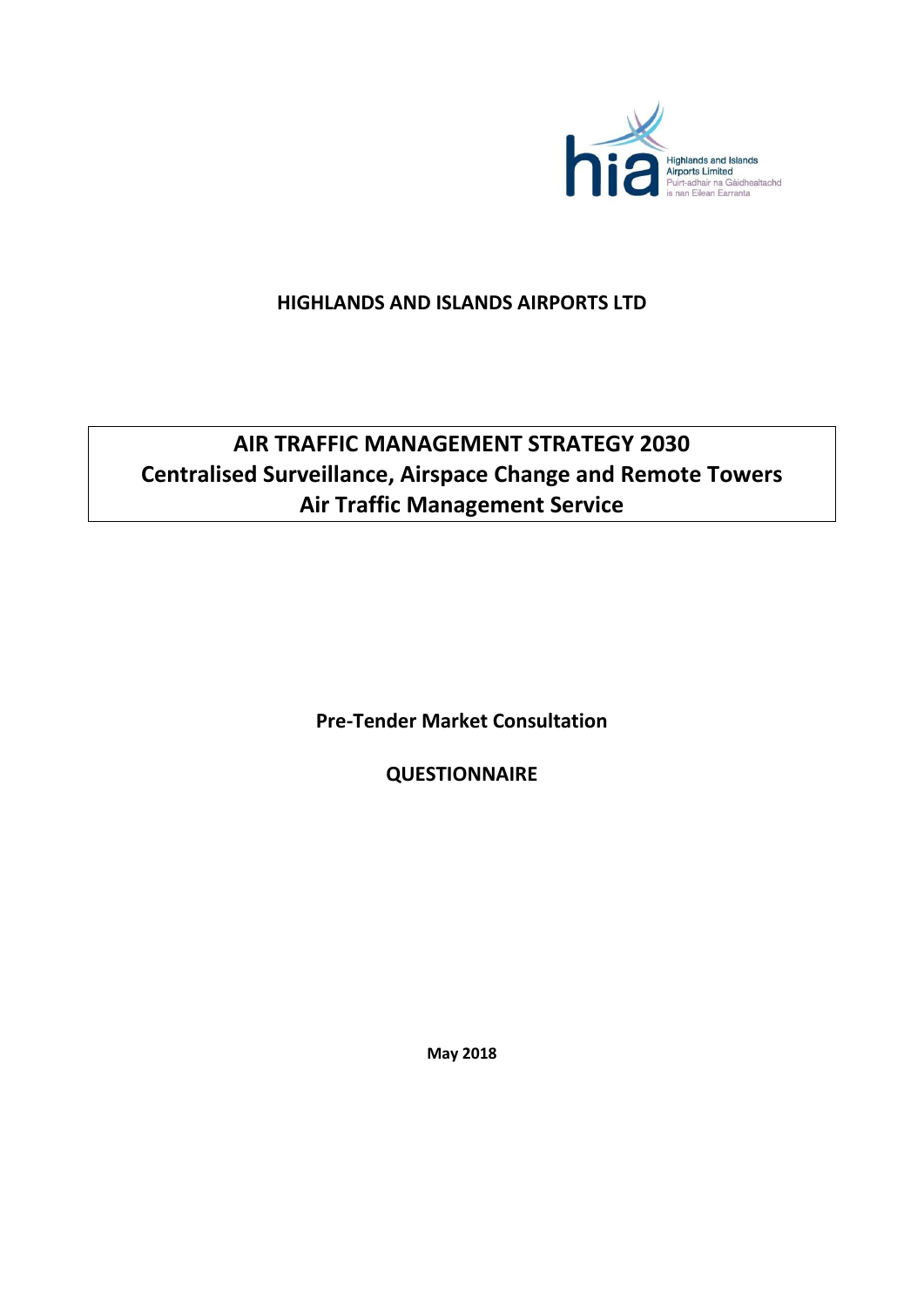# **INTRODUCTION**

This questionnaire should be read and completed in conjunction with the Pre-Tender Market Consultation 'Context & Procedural Details' document. It seeks to obtain up-to-date information and feedback from the market on procuring the necessary equipment and services to manage the change and transition to a Centralised Surveillance, Airspace Change and Remote Tower Solution.

Parties should use the boxes and tables provided to outline their responses. **Answers should be kept succinct and should not exceed 500 words.**

This questionnaire does not constitute a pre-qualification or tendering exercise, and no specific contract will be awarded based on the responses. Therefore, HIAL welcomes responses from any potential supplier who may be able to provide answers to any or all of the questions contained herein. Respondents need only answer questions most relevant to their offering and are not expected to answer all questions.

The responses shall be used to help inform any future procurement process, which would comprehensively involve HIAL's operational Air Traffic Services staff. All aspects of a transition can therefore be appropriately planned and managed, with stakeholder interests protected.

The following sub sections are used to group the questions, for suppliers' easier reference:

- **Transition – Human Performance Management**: questions on managing a transition to new operations
- **Market capability**: single question to establish the breadth of market experience in designing and delivering the Centralised Surveillance, Airspace Change and Remote Tower Solution in question
- **Tender strategy**: questions establishing the nature and requirements for holistic tender documentation
- **Systems and infrastructure**: questions establishing the risks, mitigations and technical requirements of the systems and infrastructure
- **Operations and maintenance**: questions on the risks and mitigations associated with the systems and infrastructure
- **Indicative timeline and costs**: questions establishing the likely timeline and costs involved in delivering the remote tower systems, infrastructure and service.

#### **COMPANY INFORMATION**

Please complete the following table providing your company details:

| Company name:           |           |  |
|-------------------------|-----------|--|
| <b>Business nature:</b> |           |  |
| Address:                |           |  |
| Contact person:         | Position: |  |
| Telephone no:           | Email:    |  |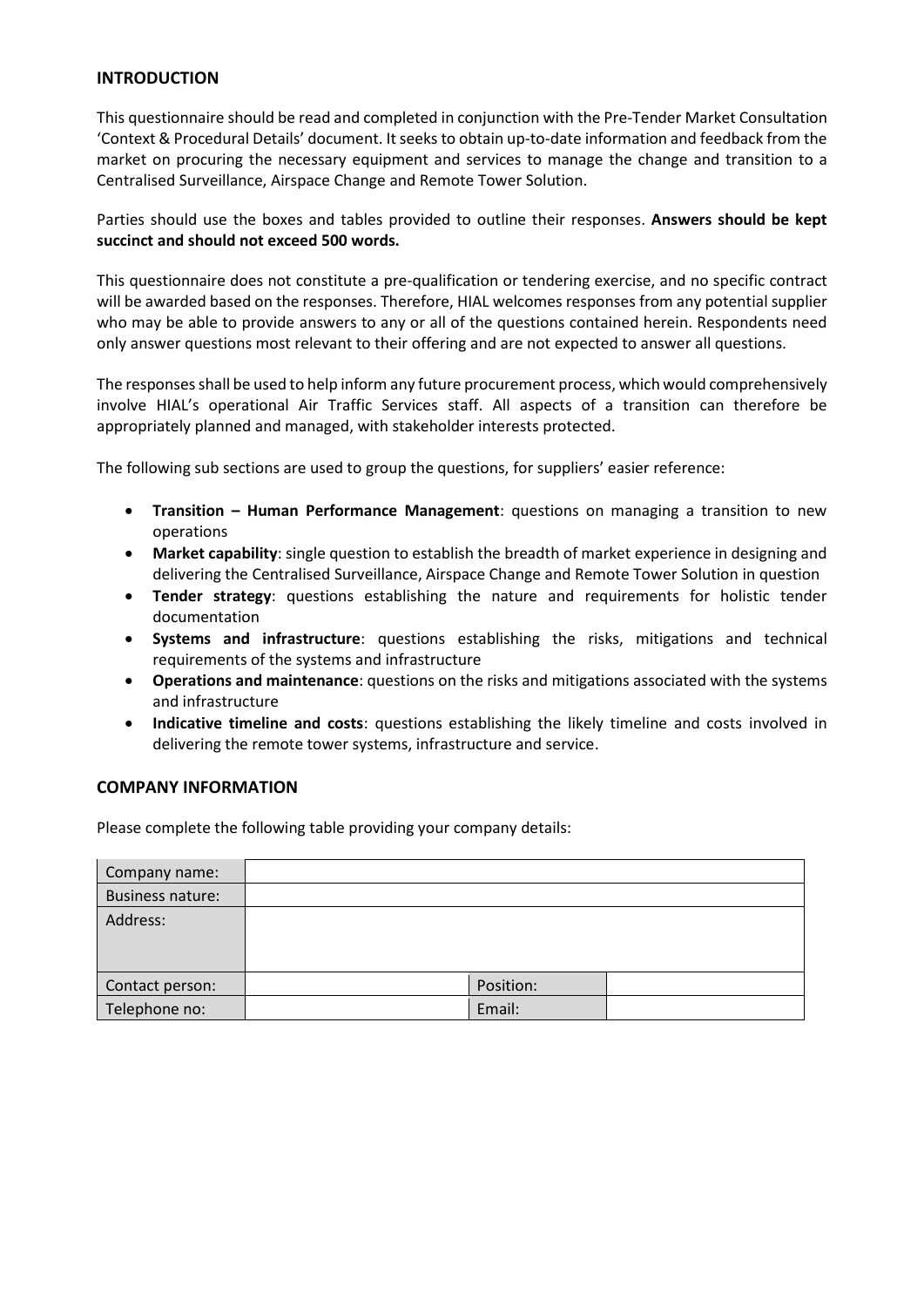# **QUESTIONNAIRE**

# **Transition – Human Performance Management**

- 1. HIAL wants to consider how a change to a Centralised Surveillance, Airspace Change and Remote Tower Solution, as outlined in the Pre-Tender Market Consultation 'Context & Procedural Details' document, could be effectively managed, in particular from an ATS staff recruitment and retention perspective. In the short-term, additional resourcing may be required due to some ATS staff remaining at their current location and the potential need for additional suitably qualified personnel at both the centralised and remote facilities to enable 'active and passive shadow modes' where operations can be run from either location during transition.
	- a. Please provide your general views, and relevant experience where possible, on how the transition to a centralised operation might best be phased and resourced, particularly highlighting the extent to which Air Traffic Services staff and their representatives have been and could be involved in similar projects.

#### *Response:*

- 2. The Centralised Surveillance, Airspace Change and Remote Tower Solution will have a significant impact on ATS staff. HIAL expects to therefore comprehensively involve operational Air Traffic Services staff from the start of the programme and continue to actively involve them throughout the design, implementation and operational delivery of the Centralised Surveillance, Airspace Change and Remote Tower Solution.
	- a. How could integration of operational end-users in the design, development, testing/tuning, and transition process best be facilitated?
	- b. What level of resourcing i.e. FTEs (Full Time Equivalent), would be required from HIAL to enable the above?

| Response: |  |  |  |
|-----------|--|--|--|
|           |  |  |  |
|           |  |  |  |

- 3. If transferring a controller from the airport location in which services are being provided to an alternative location, an extensive human performance assessment and regulatory approval of the consequential safety case would be required.
	- a. What system functionalities could be provided to effectively manage the human performance requirements?
	- b. What additional system functionalities could be provided to give a controller greater situational awareness of the airport conditions?

*Response:*

#### **Market capability**

4. HIAL is considering different approaches to implementing a large-scale programme that will encompass airspace change, surveillance services (sensors, processing and a centralised suite of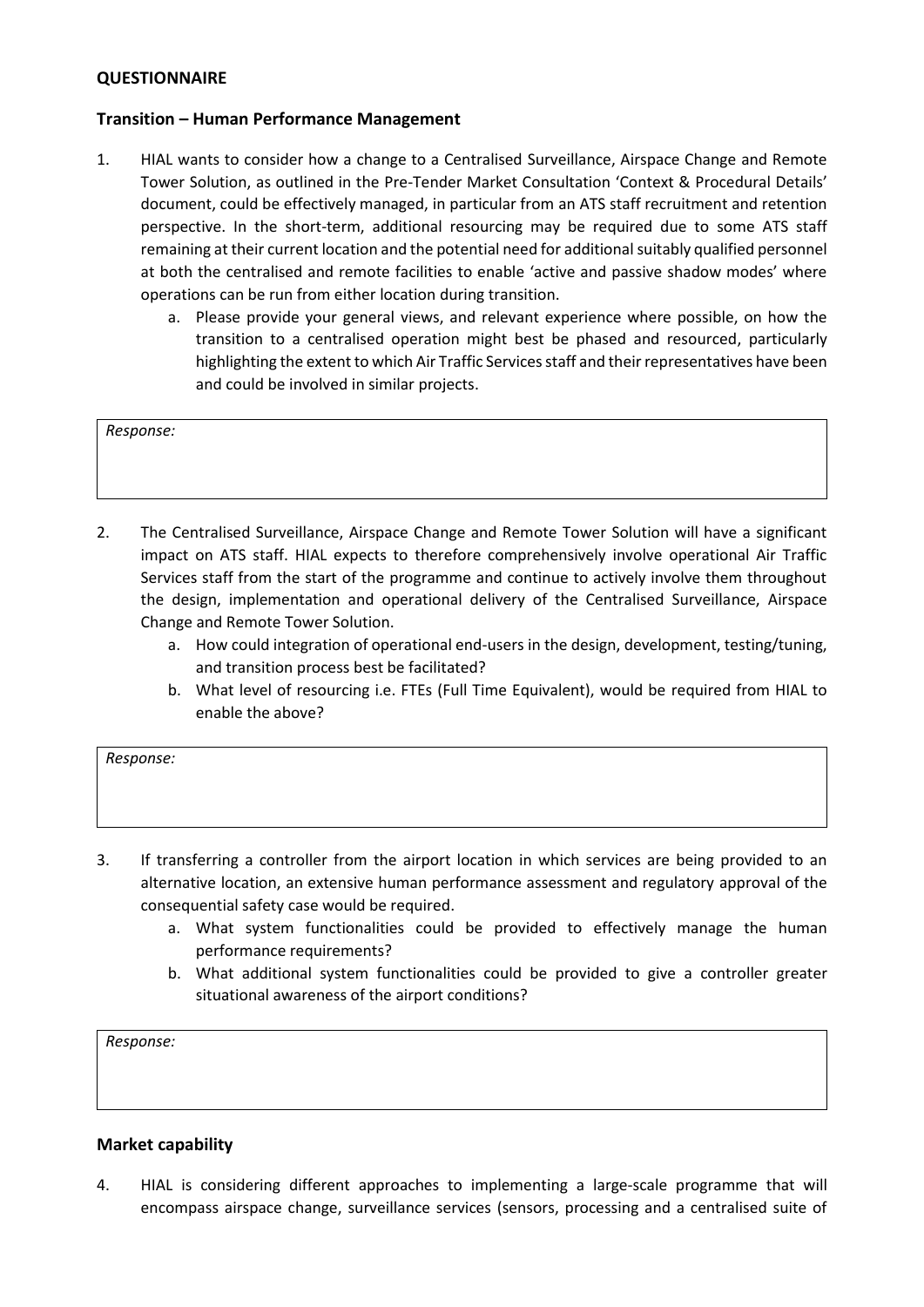approach positions) and a remote tower solution across several sites, as outlined in the Pre-Tender Market Consultation 'Context & Procedural Details' document. HIAL would therefore like to gauge market capability to deliver a 'turn-key' solution, or other potential delivery models:

- a. Considering the large-scale nature and complexity of the project and providing evidence from previous projects where possible – to what extent is the Centralised Surveillance, Airspace Change and Remote Tower Solution achievable as a single procurement?
- b. What are the major challenges in delivering this solution?

*Response:*

- 5. HIAL understand that a single supplier may not be able to deliver the fully managed solution on its own. HIAL would nevertheless seek an arrangement with a single contractor.
	- a. Considering the full scope of delivering a *fully managed 'turn-key' solution*, or other potential delivery model, as described in section 1.1 of the Pre-Tender Market Consultation 'Context & Procedural Details' document, what roles are likely to be performed by different suppliers?
	- b. What models of purchase might be recommended and why (considering asset ownership, maintenance, new business opportunities etc)?

*Response:*

- 6. Controlled airspace may be introduced at several of the airports. HIAL would likely be the airspace change sponsor but, considering the scope of work and dependency with other aspects of the overall programme, HIAL may require support from the market in delivering this change. HIAL therefore seeks to better understand if and how potential support could be provided.
	- a. In what ways could HIAL best be supported in delivering the airspace change process?

| Response: |  |  |  |
|-----------|--|--|--|
|           |  |  |  |

# **Tender strategy**

- 7. HIAL recognises that the complex nature of the Centralised Surveillance, Airspace Change and Remote Tower Solution involves a degree of uncertainty and unpredictability, which HIAL would seek to manage, minimise and control where possible. Opportunities may also arise to take advantage of innovation in the product and delivery.
	- a. What commercial contractual models (e.g. gain/risk sharing) could make best use of any unexpected benefits and provide greater control over fluctuations in delivery eg timescales and costs?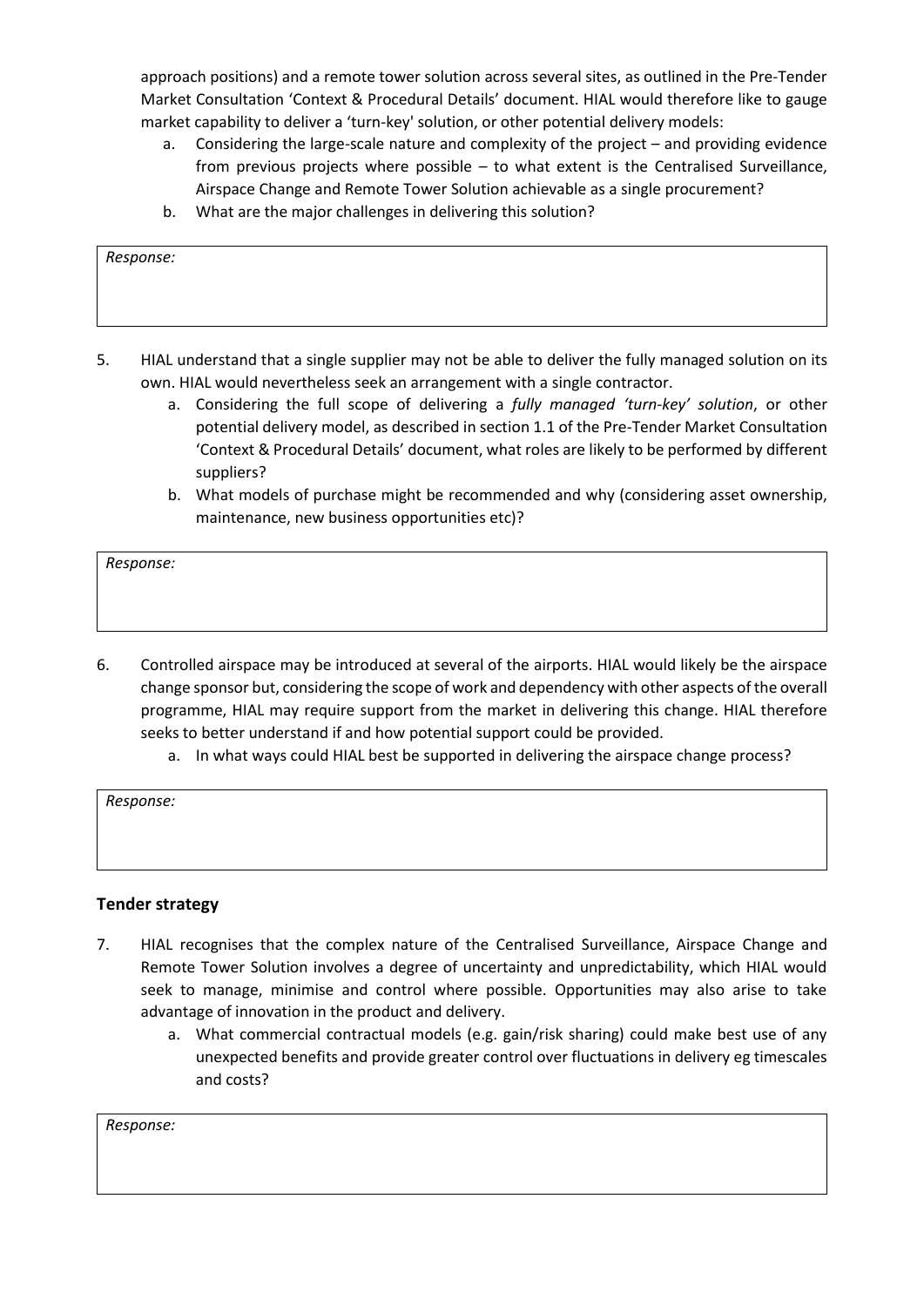- 8. HIAL is seeking to better understand the challenges suppliers have faced for different procurement models:
	- a. What procurement approaches have been used in a similar delivery to that outlined in question 4, and why?
	- b. What benefits and challenges do such approaches present and why?

#### *Response:*

- 9. HIAL understands that, to be able to respond to any future tender, suppliers will require various details of the operational environment in order to appropriately specify any potential solutions.
	- a. What supporting information and data would be required from HIAL within the tender documentation (for example, traffic data, environmental data, aerodrome charts etc)?
	- b. In addition to the data above, what other requirements might apply, for example a requirement for site visits? Please provide details.

*Response:*

 $\overline{a}$ 

# **System and infrastructure**

- 10. Other than Eurocae ED-240<sup>1</sup>, there are very few standards developed specifically for remote tower equipment. However, it is expected that component parts of remote tower systems will nevertheless follow international requirements and standards, wherever they are available.
	- a. Please identify the standards and documents that you recommend using as a means of compliance (to the regulatory requirements) for a remote tower system.
	- b. Please identify any divergences from standards, or elements for which there is no international standard.

- 11. The Centralised Surveillance, Airspace Change and Remote Tower Solution will involve an extensive certification and approvals process. It is important that HIAL understands the extent to which 'tried and tested' or 'commercial off the shelf' technology is available compared to new or novel technology that has not been operationally deployed – particularly in the case of remote towers and non-radar surveillance infrastructure:
	- a. How could the approvals process be effectively managed to avoid excess delay, particularly for novel or bespoke equipment and other aspects that aren't necessarily approved elsewhere?

<sup>1</sup> https://eshop.eurocae.net/eurocae-documents-and-reports/ed-240/#non-member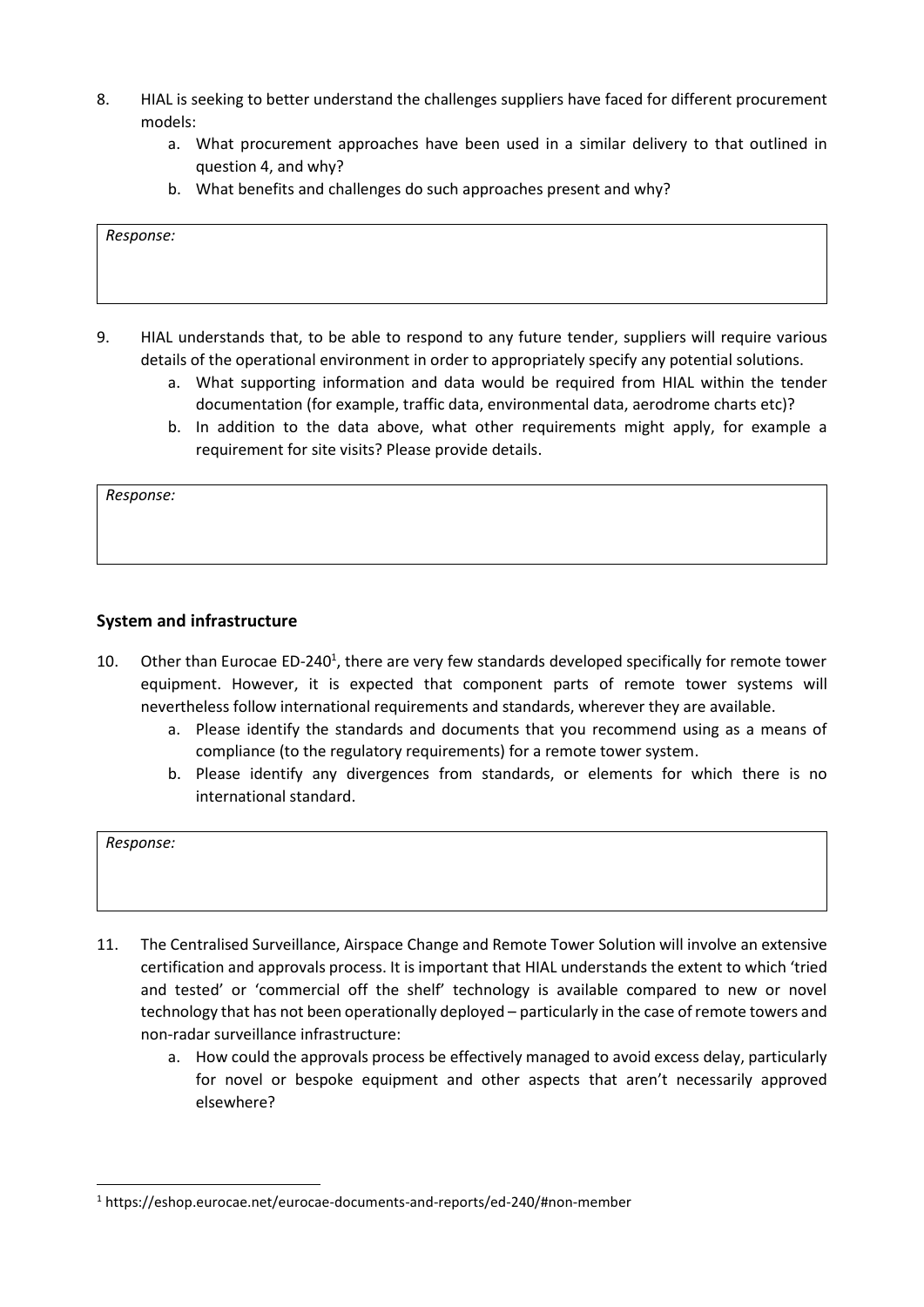- 12. A rigorous safety and approvals process will be undertaken to address risks, particularly in the case of any new and unfamiliar remote tower technology, as well as to ensure the safety of the overall systems in normal and non-normal situations. HIAL is therefore seeking to gain a market view of the key risks and potential mitigations from a systems perspective.
	- a. What are the main safety risks that you have encountered in your experience of implementing the Centralised Surveillance, Airspace Change and Remote Tower Solution?
	- b. What processes and tools, particularly technical, are available to mitigate these risks?

*Response:*

- 13. Whilst the initial Centralised Surveillance, Airspace Change and Remote Tower Solution is anticipated to cover 7 airports, there may be a need for expansion to other sites in future. Furthermore, HIAL wishes to invest in 'future-proof' technologies to the extent possible, that take account of the changing ATM environment and evolution of ATM (particularly digital) technologies.
	- a. What systems/features of a remote tower solution do you see being most at risk of becoming out-of-date and why?
	- b. How are remote tower solutions future-proofed?
	- c. How could any expansion in the Centralised Surveillance, Airspace Change and Remote Tower Solution be accommodated?

*Response:*

- 14. Resilient communications links are required between the Remote Tower Centre (RTC) and each airport. HIAL therefore seeks to understand how redundancy could be provided.
	- a. What mitigations can be implemented within the remote tower system and communications infrastructure to prevent and detect communications failures?
	- b. Are cable-free links (e.g. via satellite or microwave link) a suitable alternative and if so, how?

- 15. Visual and audio data will need to be communicated from the airports to the Remote Tower Centre without degradation. HIAL therefore wish to better understand the requirements for communication performance and infrastructure.
	- a. What in your view would be a) the minimum and b) the recommended bandwidth requirement for each connection between an airport and the remote tower centre?
	- b. What would be the minimum communications performance requirements for each connection (for example latency and other performance aspects)?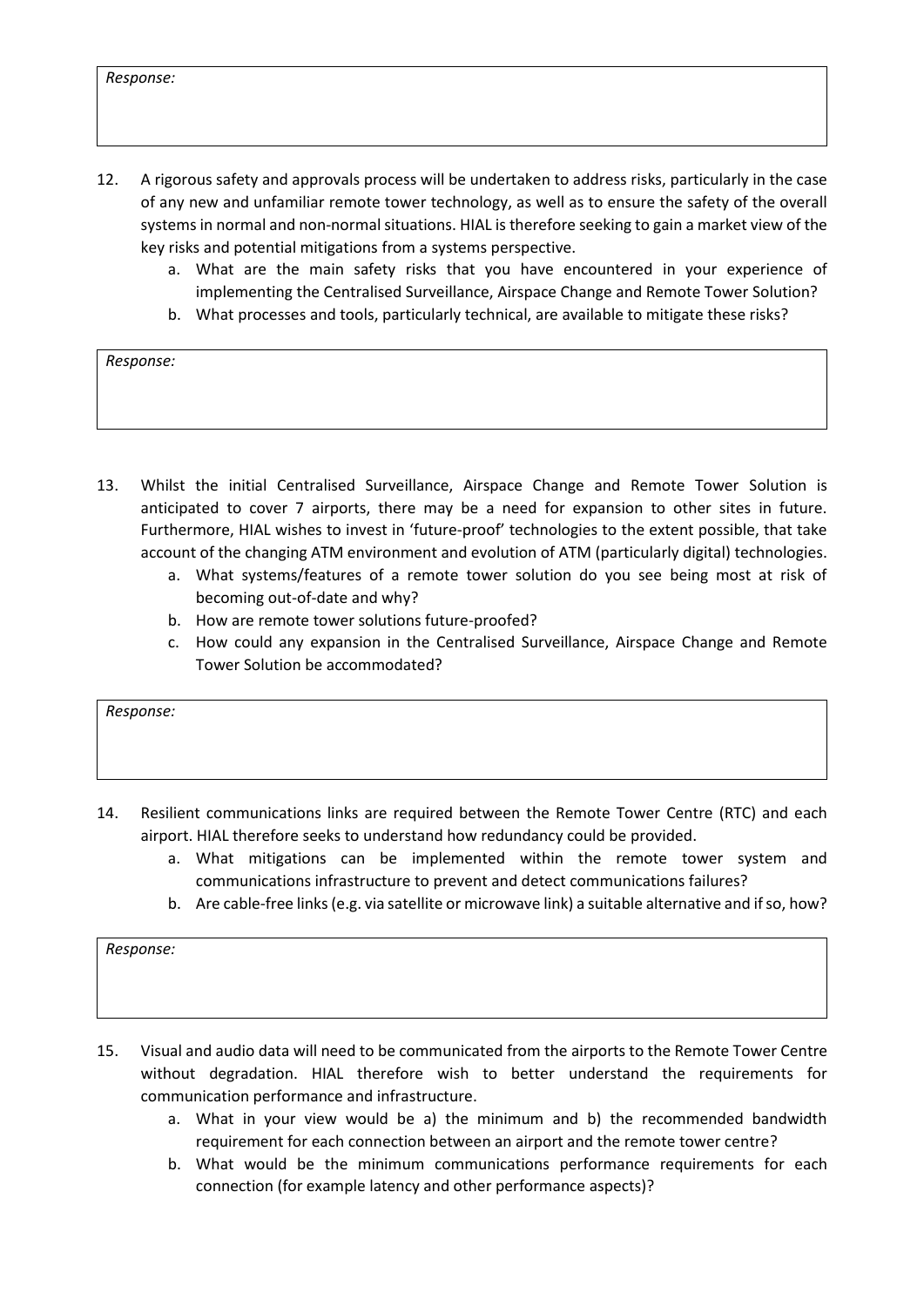c. What end user requirements are likely to impact on the communications requirements and how could these be managed?

*Response:*

# **Operation and maintenance**

- 16. HIAL may eventually introduce multi-mode operations under certain controlled conditions and at certain locations, in which a single controller might be responsible for operations at more than one airport at a time.
	- a. What system functionalities could enable this concept if it were introduced?
	- b. What additional system functionalities could support the controller, for example to reduce the risk of confusion between airports (for example via audio<sup>2</sup> or visual means)?

*Response:*

- 17. HIAL currently outsources Air Traffic Engineering. Given the importance of each airport to local communities and the remote locations of some, it is likely that any maintenance support will require some local support.
	- a. Considering the importance of maintaining key infrastructure, what would be considered the optimum maintenance solution to ensure the integrity and resilience of the systems and equipment?

*Response:*

#### **Indicative timeline and costs**

- 18. Due to project complexity and extensive nature of the certification and approvals process mentioned above, there are risks of project delays should the regulator not keep pace with progress. The project team would therefore need to be actively engaged with the regulator to reduce this risk:
	- a. In what ways could regulator delays be mitigated (referencing previous project experience where applicable)?

*Response:*

<sup>&</sup>lt;sup>2</sup> For example, aircraft operating on two separate frequencies at two separate aerodromes could create a more confusing mental picture for the controller and pilots